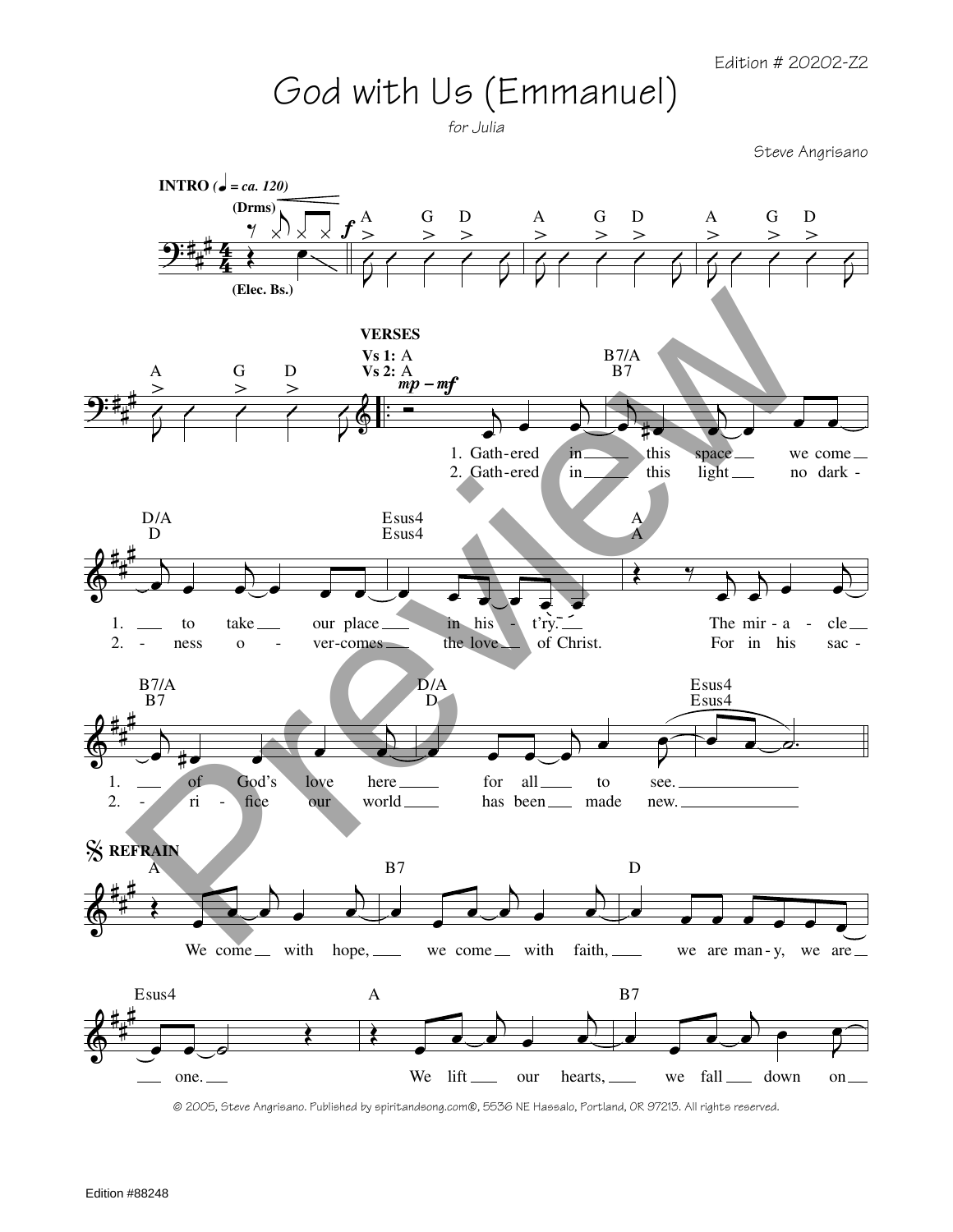

Edition # 20202-Z2